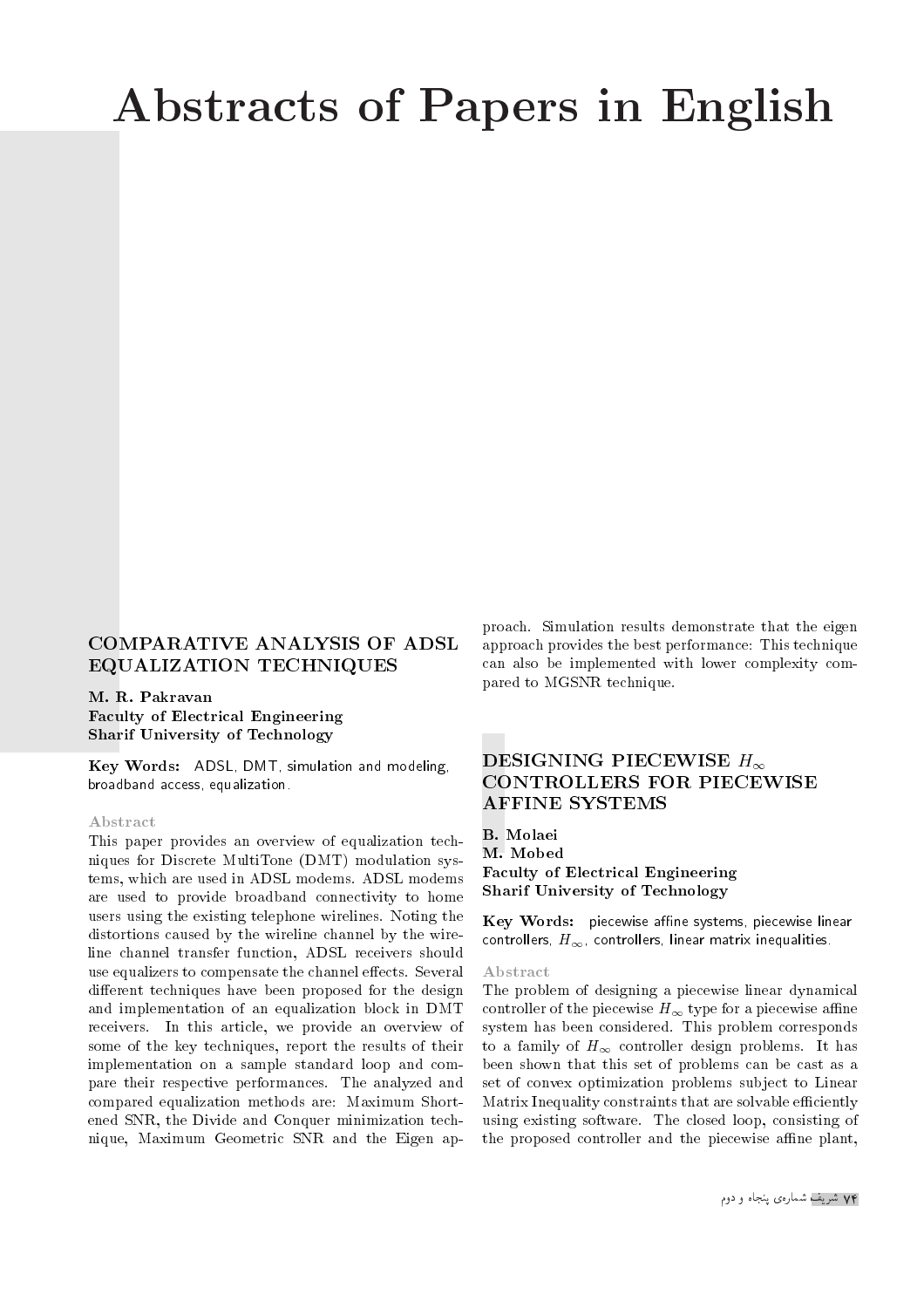is capable of command following; subject to limitations on the energy of the control signal. Conditions may be imposed that insure the continuity of the control input to the plant. Piecewise quadratic Lyapunov functions are used to analyze closed loop stability. Performance is veried through simulation.

# ESTIMATION OF NON SINUSOIDAL VOLTAGE EFFECTS ON THE POWER CONSUMPTION OF AN AGGREGATED LOAD ON THE BASIS OF IMPROVED LOAD MODEL

R. Bagheri J.S. Moghani G.B. Gharehpetian Dept. of Electrical Engineering Amir Kabir University of Technology

Key Words: voltage havmonics, modeling, parameter identication, power consumption.

#### Abstract

The harmonic content of supply voltages increases the power consumption of the loads and imposes economical losses on customers. However, the level of economic effects and also the role of power quality instruments for decreasing power losses are unknown. In this paper, an improved model for aggregated loads is proposed. Based on this model, the effects of voltage harmonics on load power consumption and its economical aspects are investigated. The model parameters are identified by practical means, such as capacitor bank switching or load switching methods. The proposed model is verified by comparison of the simulated and measured results.

## SOURCE CODED MODULATION FOR DISCRETE SOURCES WITH MEMORY

A. Payandeh Dept. of Electrical Engineering Malek Ashtar University of Technology M. Ahmadian Dept. of Electrical Engineering K. N. Toosi University of Technology M. R. Aref Faculty of Electrical Engineering Sharif University of Technology

Key Words: joint source-channel coding, discrete source with memory, signal set mapping, MPSK modulation scheme, source coded modulation.

#### Abstract

For a source with memory, the outputs of the source are not independent and, therefore, previous outputs reveal some information about future ones. These redundancies are hidden in output sequences, and cannot be used for improving the error performance of communication systems. In this paper, we present a new joint source-channel coding scheme for sources with memory, called source coded modulation. Source coded modulation is a scheme in which source characteristics are used to provide error protection, via an appropriate signal assignment, to each symbol of the source. In this scheme, we use the source transition matrix to plot a trellis diagram and, then, we propose an algorithm for mapping a given signal constellation on branches of this diagram, based on source statistical characteristics. Finally, we investigate a method to determine the maximum achievable error protection by using the source redundancy. Simulation results show that the proposed scheme can obtain a robust and error-resistant performance over AWGN channels, proportional to the source redundancy.

## INVESTIGATION OF FAULT LOCATION EFFECT ON THE INTER-AREA OSCILLATIONS IN STRESSED POWER SYSTEMS USING MODAL SERIES METHOD

A. Hesami Naghshbandy Dept. of Electrical Engineering University of Kurdistan A. Kazemi Dept. of Electrical Engineering Iran University of Science and Technology H. M. Shanechi Dept. of Electrical Engineering Illinois Institute of Technology

Key Words: modal interaction, power system dynamic, inter - area oscillations, normal form, modal series.

#### Abstract

Heavily loaded, stressed power systems exhibit complex dynamic behavior, such as auto and hetero parametric resonances and inter-area oscillations, when subjected to a disturbance. These behaviors cannot be analyzed by conventional linearization based methods. Nonlinear tools, such as normal form and modal series methods, can be utilized for studying and understanding them. In this paper, using a modal series technique, the effect of fault location and duration on the dynamic performance of the stressed power systems is investigated. Three indices are defined and used to explain the effect